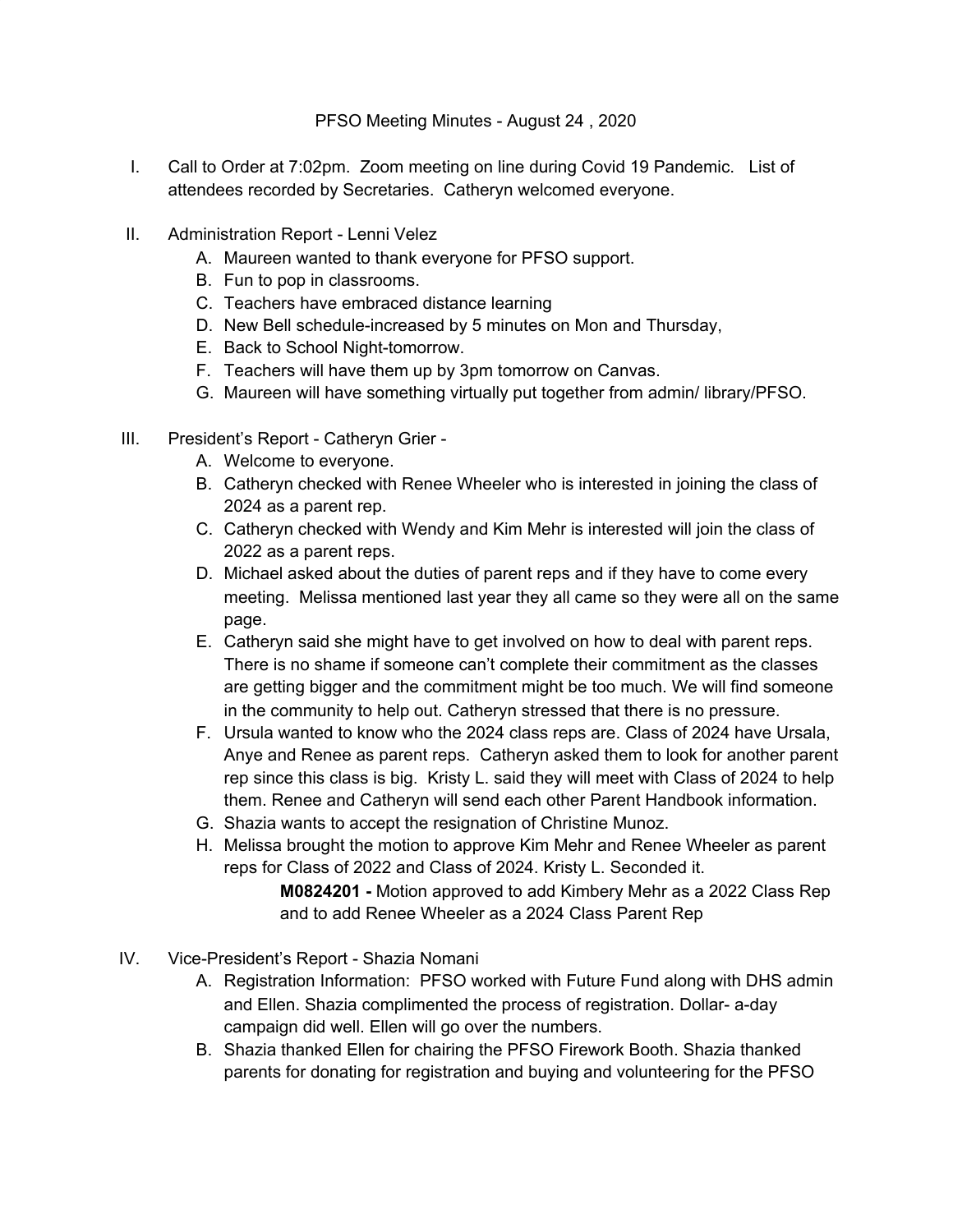fireworks booth. Whatever money comes in gets divided by 4 classes and the general fund.

Gaela chair will mention whatever they need from parent reps.

- C. Shazia thanked Lindy for providing Zoom links for all our meetings.
- D. By-laws: Shazia will send out the bylaws tonight. We will create a bylaws committee-who will cover the responsibilities of all the positions including the parent reps. Kim asked if there is any procedure about removal of parent reps in the by laws. Shazia mentioned that if there is any problem then if the team wants to come and talk to her and CAtheryn and they can take it up from there.
- E. PFSO is different from the school and is there to help school -cheer leaders of school programs.
- F. Last year the Deposit forms, reimbursement forms, nomination forms, and policies and procedures were created.
- G. Class reps are there for 4 years and it is a good practice to fill out the nomination form to let people know that you are still interested every year.
- H. Shazia requested all parent reps to fill out nomination forms before the next meeting. Catheryn will call if not received otherwise.
- V. Secretary's Report Irene Padnos & Leslie Portugal A. July was a budget meeting so no minutes to approve
- VI. Treasurer's Report/Financial Update Ellen Ladouceur
	- A. Ellen sent out the proposed budget. Reviewed proposed changes. Changed senior scholarships from 6 to 10. Special Request line increased to \$25k and increased Valley High line time to \$2k.

**M0824202 -** Motion approved to accept budget with above updates.

- B. Ellen will create a new funds request form. Lenni will communicate to teachers and departments to request needed funds. came up with a new fundraising form. The form covers all expectations from both sides.
- C. Made over \$20k at the fireworks booth.
- D. Fall fundraiser was a HUGE success. We raised over \$88k during the first week in online family donations. These funds were donated to the PFSO General Funds. Due to the generosity of the families, we are able to adjust and increase the line items mentioned above.
- VII. ASB Report Michael D'Ambrosio with class officers Caede McMahon and Eddie Padnos
	- A. Presentation & funding request for Diversity and Unity Shirts, details below in funding request.
	- B. Leadership has over 101 students this year. Communications are all through social media avenues.
	- C. There are 10 "houses/communities within Leadership. Some examples of these are: DHS magazine, staff appreciation, & fundraiser.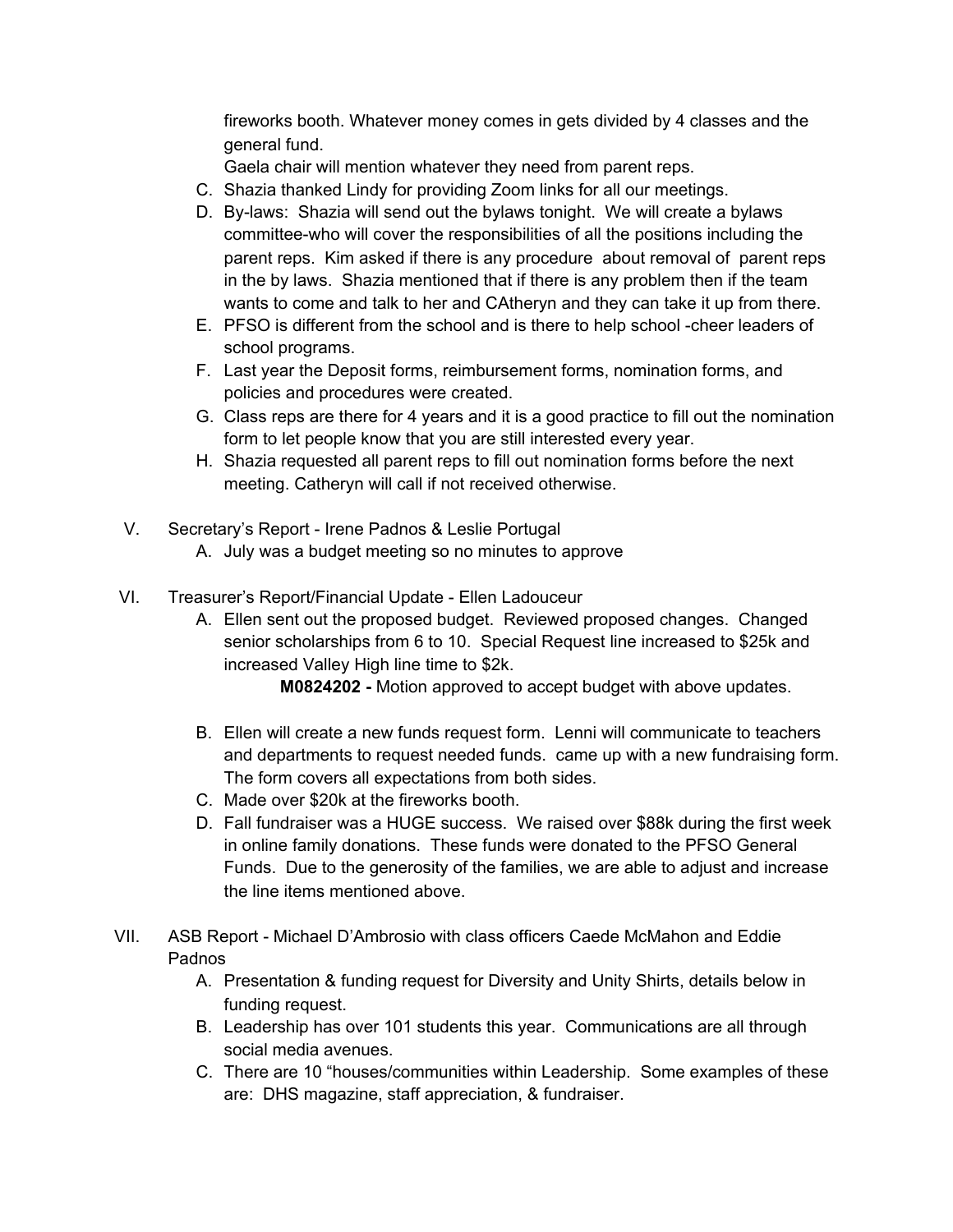- D. Leadership is hosting a fundraiser selling pictures of big head cutouts of students, family, pets, etc. Cost is \$20 and half of this goes to feeding breakfast to those students in need.
- E. Student class and ASB elections will be held the week of Sept 21. Mandatory meeting this Thursday. All virtual.
- F. DubTalk is a weekly podcast of students talking and giving info and other groups to bring students, staff, and community together.
- G. DHS Clubs Clubhouse is part of the Leadership houses. Creating a website for students to learn about the clubs. All virtual. Virtual club fair coming.
- VIII. Funding Requests
	- A. Request and presentation made by DHS student Acacia Tripplett, DHS Diversity Ambassador. Acacia has created a Dublin Diversity & Unity t-shirt that will be given to ALL students and staff at DHS. The hope is that the other Dublin schools and community will also support and want the shirts. Need to raise \$14k to cover the price of the shirts for DHS. Requesting donation from PFSO for \$5k. Acacia has already raised \$2k on her own. PFSO will donate \$7k at this time and is here if she needs additional funds in the future. Amazing student with a passion of helping others and a great plan for the t-shirts.

**M0824203 -** Motion approved to give \$7k to DHS Leadership to help fund the Diversity and Unity t-shirts

- IX. Class Reports None
	- A. Class of 2020 Sent out 423 refund checks. Only 26 checks need to be cashed.
	- B. Class of 2021 Held a contest to design senior sweatshirts. Students voted. Need a distribution date from DUSD to pass out senior gear orders. Get on board cut outs, seniors are putting baby pics on their cut outs. Doing on- line bag fundraiser. Alissa Whitney will be the senior treasurer. She needs to be fingerprinted and added to the bank account. Ellen will touch base with Alissa.
	- C. Class of 2022 Planning on having one fundraiser per month. Sold t-shirts as a fundraiser. Will save for senior shirts. Krispy Kreme fundraiser and popcorn fundraiser coming up.
	- D. Class of 2023 PFSO parent rep fundraiser selling Tupperware. Will get 40% of sales.
	- E. Class of 2024 Needs a distribution date to pass out their masks which were sold as a fundraiser. Lenni needs to get approval from DUSD Mrs. Sweeney. Catheryn will meet with the parent reps to bring them up to speed. Advertise in Gazette every week until sales end.
- X. Old Business
	- A. The Robotics club asked us this spring if they could become part of PFSO, under our umbrella. Working with DUSD, we can not sponsor clubs, however we are taking under PFSO wing buy they will still be working under ASB until they use remaining ASB funds. New funds will be put through PFSO.